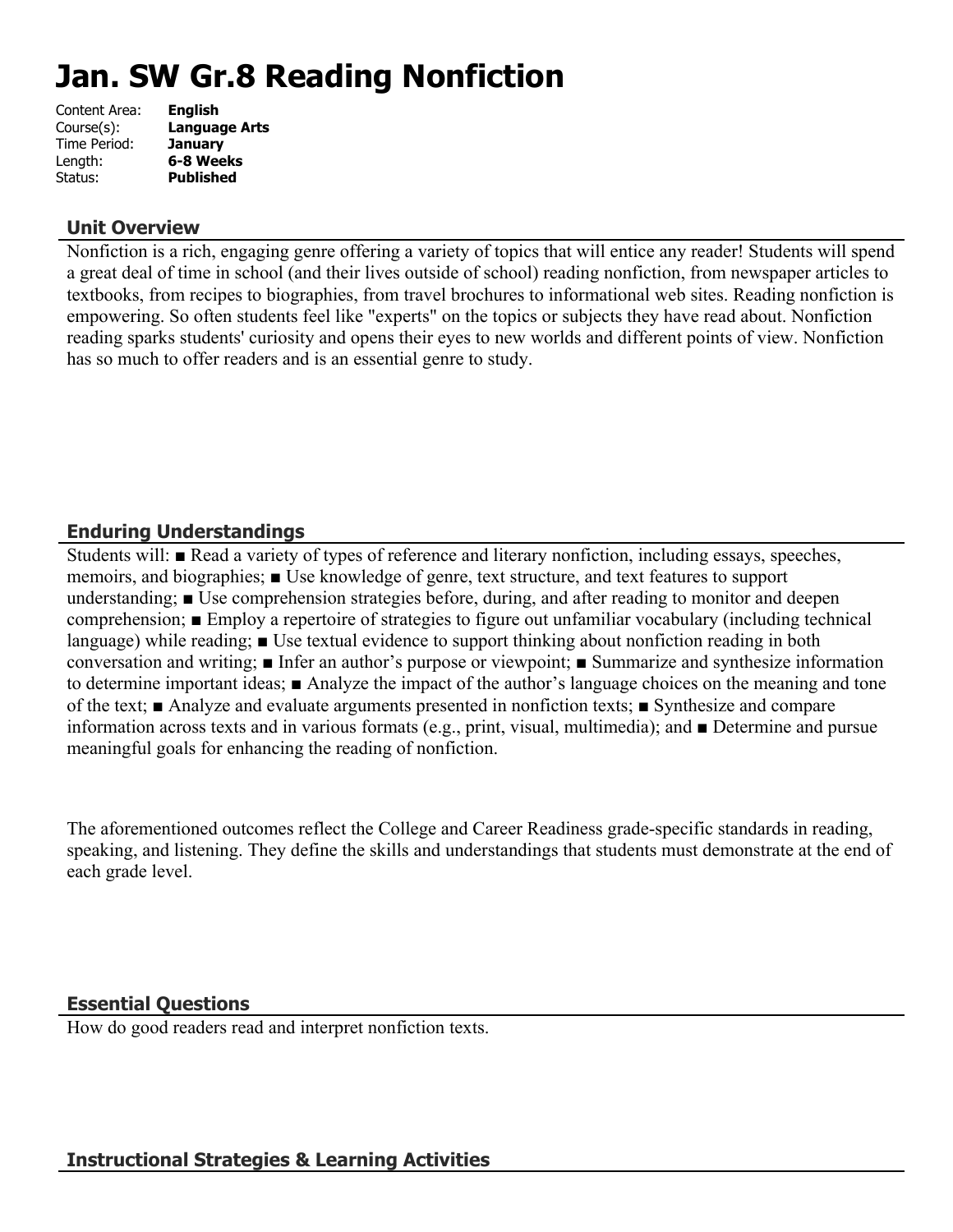Lesson 1: Introduction to Nonfiction uses Don't Sweat It!: Regulating Body Temperature by Mary Kay Carson, Shipwreck at the Bottom of the World by Jennifer Armstrong, and Roughing It by Mark Twain. Rationale: Readers of nonfiction have opportunities to learn about every imaginable topic. Students will recognize the characteristics of different types of nonfiction, including reference nonfiction and various forms of literary nonfiction. Common Core State Standards: RI.8.1, RI.8.10, RI.8.4, SL.8.1, L.8.4 Skills and Strategies: Text and Genre Features/Structure, Using Schema, Making Inferences, Finding Word Meaning (Vocabulary), Listening and Responding

Lesson 2: How Do We Read Nonfiction? uses Shipwreck at the Bottom of the World by Jennifer Armstrong. Rationale: Readers understand the challenges of nonfiction text. They monitor their comprehension and take action if they are losing meaning. Students will use reading comprehension strategies before, during, and after reading to support their learning. Common Core State Standards: RI.8.1, RI.8.4, RI.8.10, RI.8.2, RI.8.3, RI.8.5, SL.8.1, L.8.4, L.8.6, W.8.10 Skills and Strategies: Using Schema, Questioning, Visualizing, Making Inferences, Determining Importance, Synthesizing, Monitoring and Repairing Comprehension, Finding Word Meaning (Vocabulary), Listening and Responding, Engaging in Discussion/Collaborating

Lesson 3: Nonfiction Text Features uses Shipwreck at the Bottom of the World by Jennifer Armstrong and Don't Sweat It!: Regulating Body Temperature by Mary Kay Carson. Rationale: Readers of nonfiction use text features to help them more fully understand information they encounter. Students will identify text features, their purposes, and how the features support comprehension. Common Core State Standards: RI.8.1, RI.8.4, RI.8.7, L.8.4, RI.8.3, RI.8.5, RI.8.10, SL.8.1, SL.8.2 Skills and Strategies: Text and Genre Features/Structure, Using Schema, Questioning, Visualizing, Making Inferences, Determining Importance, Monitoring and Repairing Comprehension, Finding Word Meaning (Vocabulary), Listening and Responding, Engaging in Discussion/Collaborating Mentor Texts Don't Sweat It!: Regulating Body Temperature by Mary Kay Carson ODYSSEY Magazine April 2012 Issue Roughing It by Mark Twain Shipwreck at the Bottom of the World: The Extraordinary True Story of Shackleton and the Endurance by Jennifer Armstrong The Trouble Begins at 8 by Sid Fleischman Nonfiction Shared Texts Excerpt of Chapter VII of Roughing It by Mark Twain (Lexile Level: 1270L) Excerpt of "Op-Ed: In Defense of Gaming" from The Daily by Trevor Butterworth (Lexile Level: 1240L) "Shackleton and Amundsen: Heroes of Polar Exploration" by Ed Combs (Lexile Level: 930L) "Steve Jobs's 2005 Stanford Commencement Address" by Steve Jobs (Lexile Level: 900L) "Troubled Daughter Grows Up" from the Chicago Tribune by Mary Schmich (Lexile Level: 930L) "Violence in Video Games Causes Desensitization to Violence in Reality" from the South High Southerner by Hannah Garry (Lexile Level: 1240L)

Lesson 4: Structures of Nonfiction uses Shipwreck at the Bottom of the World by Jennifer Armstrong and "Queasy?" by Ruth Tenzer Feldman from ODYSSEY Magazine. Rationale: Readers of nonfiction pay attention to text structures to support their understanding. Students will identify various text structures and how they support a writer's intentions in a text. Common Core State Standards: RI.8.5, RI.8.1, RI.8.2, RI.8.3, RI.8.10, SL.8.1 Skills and Strategies: Text and Genre Features/Structure, Using Schema, Making Inferences, Monitoring and Repairing Comprehension, Listening and Responding, Engaging in Discussion/Collaborating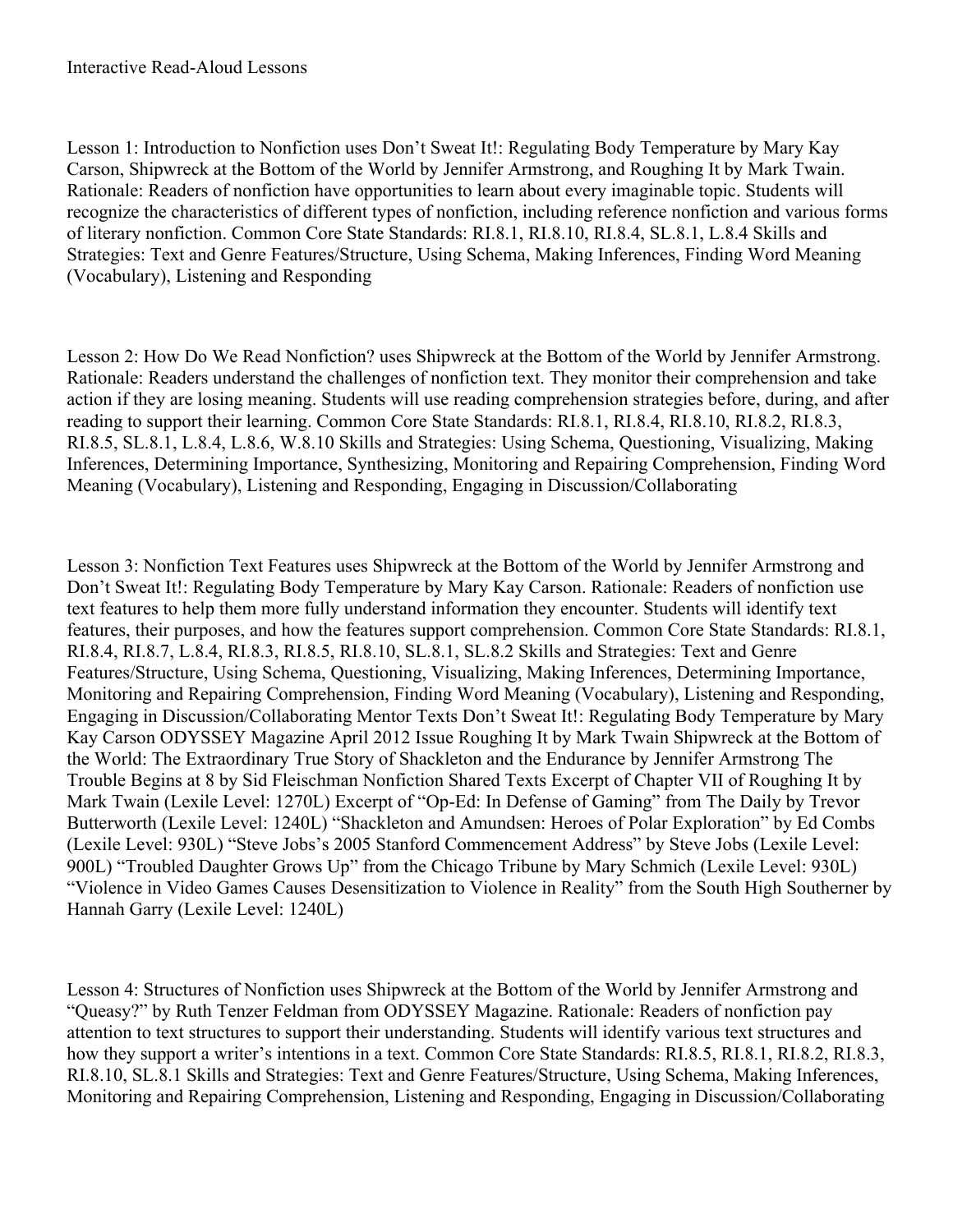Lesson 5: Vocabulary in Nonfiction Texts uses Shipwreck at the Bottom of the World by Jennifer Armstrong. Rationale: Readers of nonfiction encounter particular challenges with vocabulary. Students will use a variety of approaches to handle these challenges. Common Core State Standards: RI.8.4, RI.8.5, L.8.4, L.8.5, L.8.6, RI.8.1, RI.8.10, SL.8.1 Skills and Strategies: Using Schema, Visualizing, Making Inferences, Monitoring and Repairing Comprehension, Finding Word Meaning (Vocabulary), Listening and Responding, Engaging in Discussion/Collaborating

Lesson 6: Learning From and About Biographies uses The Trouble Begins at 8 by Sid Fleischman and Roughing It by Mark Twain. Rationale: Literary nonfiction takes many forms, including biography. Students will note characteristics of this genre to support their understanding as they read biographies. Common Core State Standards: RI.8.3, RI.8.1, RI.8.5, RI.8.10, SL.8.1, W.8.10 Skills and Strategies: Text and Genre Features/Structure, Using Schema, Making Inferences, Listening and Responding, Engaging in Discussion/Collaborating

Lesson 7: Author's Point of View uses Shipwreck at the Bottom of the World by Jennifer Armstrong and The Trouble Begins at 8 by Sid Fleischman. Rationale: Authors of nonfiction often have perspectives that determine how they present their topics. Students will infer the author's point of view to gain deeper insights into the text. Common Core State Standards: RI.8.2, RI.8.4, RI.8.6, RI.8.1, RI.8.3, RI.8.5, RI.8.10, SL.8.1, L.8.5 Skills and Strategies: Questioning, Visualizing, Making Inferences, Determining Importance, Synthesizing, Listening and Responding, Engaging in Discussion/Collaborating

Lesson 8: Understanding Authors' Messages in Nonfiction uses The Trouble Begins at 8 by Sid Fleischman. Rationale: Readers develop their understanding of a writer's central messages as they continue reading a nonfiction text. Students will think, write, and talk as they gather evidence to support, expand, and revise their interpretations of an author's messages. Common Core State Standards: RI.8.2, RI.8.5, SL.8.1, RI.8.1, RI.8.3, RI.8.4, RI.8.6, RI.8.10, L.8.4, W.8.10 Skills and Strategies: Making Inferences, Determining Importance, Synthesizing, Speaking to Communicate, Listening and Responding, Engaging in Discussion/Collaborating

Lesson 9: Exploring Authors' Use of Language uses an excerpt of Chapter VII of Roughing It by Mark Twain from the Nonfiction Shared Texts and The Trouble Begins at 8 by Sid Fleischman. Rationale: Readers of nonfiction notice the style and tone created by writers' use of language. Students will examine the effects of writers' language choices in literary nonfiction. Common Core State Standards: RI.8.4, RI.8.5, L.8.5, RI.8.1, RI.8.6, RI.8.10, SL.8.1, L.8.4, W.8.10 Skills and Strategies: Using Schema, Visualizing, Making Inferences, Synthesizing, Finding Word Meaning (Vocabulary), Listening and Responding, Engaging in Discussion/Collaborating

Lesson 10: Understanding the Power of a Speech uses the video and text of "Steve Jobs's 2005 Stanford Commencement Address" from the Nonfiction Shared Texts. Rationale: Speeches can be powerful forms of literary nonfiction. Students will examine the characteristics of a speech and note their reactions to watching and listening to a speech and to reading one. Common Core State Standards: RI.8.7, RI.8.3, RI.8.5, SL.8.1, SL.8.2, W.8.10 Skills and Strategies: Text and Genre Features/Structure, Using Schema, Determining Importance, Synthesizing, Listening and Responding, Engaging in Discussion/Collaborating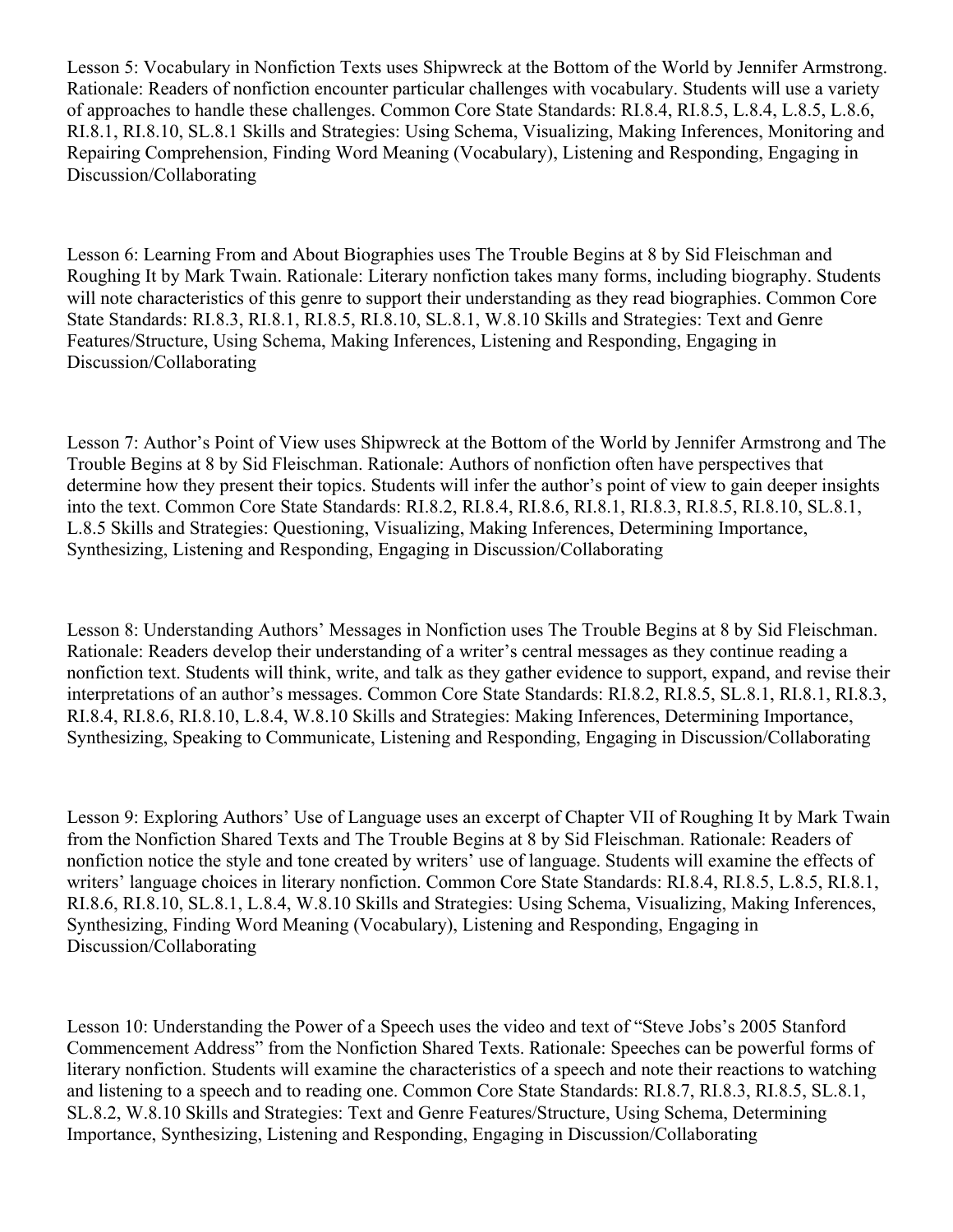#### Mini-Lessons

Lesson 1: Analyzing a Speech uses "Steve Jobs's 2005 Stanford Commencement Address" from the Nonfiction Shared Texts. Rationale: Readers of literary nonfiction notice how a speech is structured to support their understanding of its central points. Students will summarize each part of a speech, note its main lesson or message, and make connections to the author's ideas. Common Core State Standards: RI.8.1, RI.8.2, RI.8.3, RI.8.5, RI.8.4, RI.8.7, RI.8.10, SL.8.1, SL.8.3 Skills and Strategies: Text and Genre Features/Structure, Using Schema, Questioning, Making Inferences, Determining Importance, Synthesizing, Listening and Responding, Engaging in Discussion/Collaborating

Lesson 2: Analyzing Rhetorical Devices in a Speech uses "Steve Jobs's 2005 Stanford Commencement Address" from the Nonfiction Shared Texts. Rationale: Speeches are designed to hold the audience's interest and clearly make their points. Students will analyze a speech to discover how speakers make use of rhetorical devices. Common Core State Standards: RI.8.1, RI.8.4, RI.8.5, L.8.5, RI.8.6, RI.8.10, SL.8.1, L.8.4, W.8.10 Skills and Strategies: Text and Genre Features/Structure, Using Schema, Visualizing, Making Inferences, Listening and Responding, Engaging in Discussion/Collaborating

Lesson 3: Understanding an Essay uses "Stay Hungry, Stay Foolish" by Susan Barnes from ODYSSEY Magazine. Rationale: Essays are another powerful form of literary nonfiction. Students will examine the characteristics of an essay and summarize the main parts of an essay. Common Core State Standards: RI.8.1, RI.8.2, RI.8.5, RI.8.6, RI.8.10, SL.8.1, L.8.5, W.8.10 Skills and Strategies: Text and Genre Features/Structure, Determining Importance, Synthesizing, Listening and Responding, Engaging in Discussion/Collaborating

Lesson 4: Analyzing an Essay uses "Stay Hungry, Stay Foolish" by Susan Barnes from ODYSSEY Magazine and "Troubled Daughter Grows Up" by Mary Schmich from the Chicago Tribune from the Nonfiction Shared Texts. Rationale: Readers use their knowledge of the structure of an essay to help them understand a writer's big ideas. Students will analyze an essay to determine how the introduction, thesis, body, and conclusion present and support the author's message. Common Core State Standards: RI.8.2, RI.8.5, RI.8.1, RI.8.3, RI.8.10, SL.8.1 Skills and Strategies: Text and Genre Features/Structure, Questioning, Making Inferences, Determining Importance, Synthesizing, Listening and Responding, Engaging in Discussion/Collaborating

Lesson 5: Discussing Essays uses "Troubled Daughter Grows Up" by Mary Schmich from the Chicago Tribune from the Nonfiction Shared Texts and "Stay Hungry, Stay Foolish" by Susan Barnes from ODYSSEY Magazine. Rationale: Readers recognize that an essay can be understood more deeply through sharing ideas. Students will engage in group conversations about an essay to probe its meaning. Common Core State Standards: RI.8.1, RI.8.3, SL.8.1, RI.8.2, RI.8.10, W.8.10 Skills and Strategies: Using Schema, Questioning, Making Inferences, Determining Importance, Synthesizing, Speaking to Communicate, Listening and Responding, Engaging in Discussion/Collaborating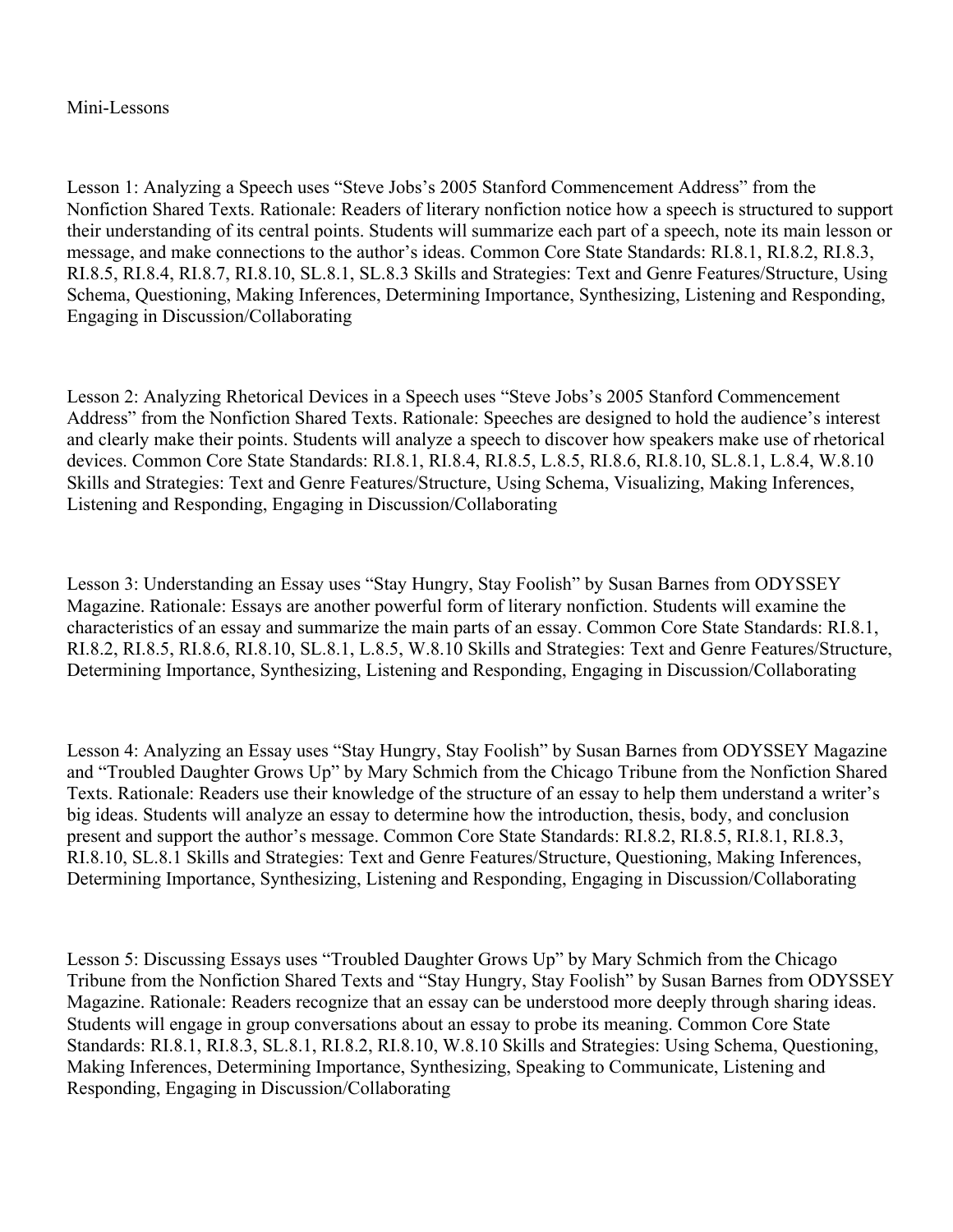Lesson 6: Analyzing an Argument uses "Violence in Video Games Causes Desensitization to Violence in Reality" by Hannah Garry from the South High Southerner from the Nonfiction Shared Texts and the excerpt of "Op-Ed: In Defense of Gaming" by Trevor Butterworth from The Daily from the Nonfiction Shared Texts. Rationale: Readers of persuasive essays are critical readers. Students will identify the claim, reasons, and evidence in a persuasive essay to discern how an author has supported his or her argument about a topic. Common Core State Standards: RI.8.1, RI.8.5, RI.8.2, RI.8.3, RI.8.4, RI.8.6, RI.8.8, RI.8.10, SL.8.1, W.8.10 Skills and Strategies: Text and Genre Features/Structure, Using Schema, Determining Importance, Synthesizing, Listening and Responding, Engaging in Discussion/Collaborating

Lesson 7: Evaluating an Argument uses "Violence in Video Games Causes Desensitization to Violence in Reality" by Hannah Garry from the South High Southerner from the Nonfiction Shared Texts and the excerpt of "Op-Ed: In Defense of Gaming" by Trevor Butterworth from The Daily from the Nonfiction Shared Texts. Rationale: Readers of persuasive essays study both sides of the argument and analyze the validity of each writer's perspective. Students will compare the reasons and evidence writers provide and evaluate which better support the writers' claims. Common Core State Standards: RI.8.1, RI.8.5, RI.8.6, RI.8.8, RI.8.9, RI.8.4, RI.8.10, SL.8.1, W.8.10 Skills and Strategies: Text and Genre Features/Structure, Questioning, Making Inferences, Synthesizing, Listening and Responding, Engaging in Discussion/Collaborating

Lesson 8: Reexamining Nonfiction uses all of the mentor texts from the unit. Rationale: Readers develop more sophisticated understandings of nonfiction as they read different types of texts included in this genre. Students will evaluate their goals for this unit and what they have learned about reading nonfiction. Common Core State Standards: SL.8.1, W.8.10, RI.8.10 Skills and Strategies: Synthesizing, Monitoring and Repairing Comprehension, Listening and Responding, Engaging in Discussion/ Collaborating

## **Integration of Career Readiness, Life Literacies and Key Skills**

Students will be exposed to a variety of career choices through the nonfiction texts.

| TECH.9.4.8.CI.4       | Explore the role of creativity and innovation in career pathways and industries.                                                                   |
|-----------------------|----------------------------------------------------------------------------------------------------------------------------------------------------|
| TECH.9.4.8.DC         | Digital Citizenship                                                                                                                                |
| TECH.9.4.8.GCA.2      | Demonstrate openness to diverse ideas and perspectives through active discussions to<br>achieve a group goal.                                      |
| <b>TECH.9.4.8.GCA</b> | <b>Global and Cultural Awareness</b>                                                                                                               |
|                       | Multiple solutions often exist to solve a problem.                                                                                                 |
| WRK.9.2.8.CAP.12      | Assess personal strengths, talents, values, and interests to appropriate jobs and careers to<br>maximize career potential.                         |
| <b>TECH.9.4.8.IML</b> | Information and Media Literacy                                                                                                                     |
| WRK.9.2.8.CAP.3       | Explain how career choices, educational choices, skills, economic conditions, and personal<br>behavior affect income.                              |
| TECH.9.4.8.CT.3       | Compare past problem-solving solutions to local, national, or global issues and analyze the<br>factors that led to a positive or negative outcome. |
| <b>TECH.9.4.8.CI</b>  | Creativity and Innovation                                                                                                                          |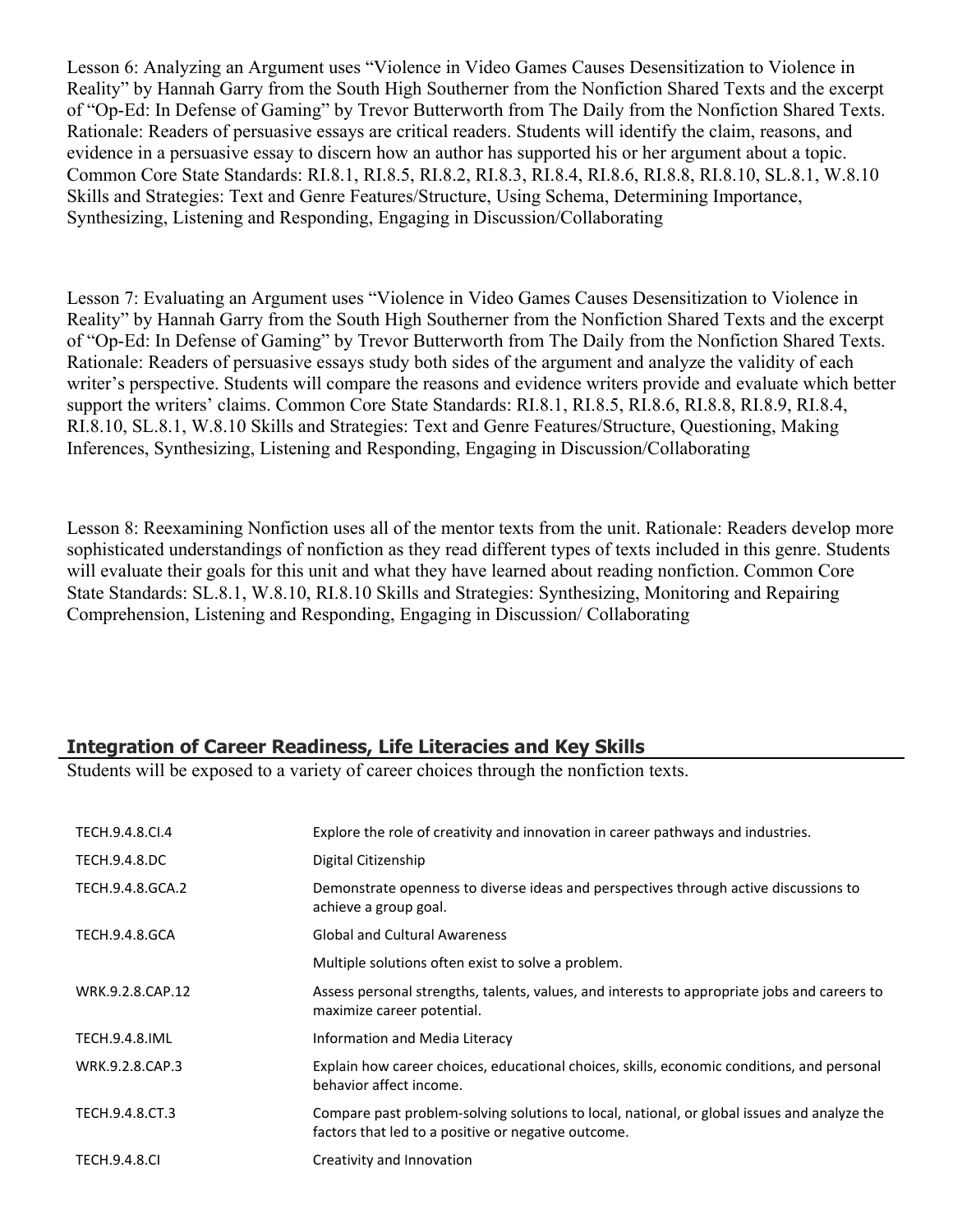| TECH.9.4.8.IML.1     | Critically curate multiple resources to assess the credibility of sources when searching for<br>information.                                                      |
|----------------------|-------------------------------------------------------------------------------------------------------------------------------------------------------------------|
| <b>TECH.9.4.8.CT</b> | Critical Thinking and Problem-solving                                                                                                                             |
| TECH.9.4.8.GCA.1     | Model how to navigate cultural differences with sensitivity and respect (e.g., 1.5.8.C1a).                                                                        |
| WRK.9.2.8.CAP.4      | Explain how an individual's online behavior (e.g., social networking, photo exchanges,<br>video postings) may impact opportunities for employment or advancement. |
| <b>WRK.9.2.8.CAP</b> | Career Awareness and Planning                                                                                                                                     |
|                      | An essential aspect of problem solving is being able to self-reflect on why possible<br>solutions for solving problems were or were not successful.               |
| TECH.9.4.8.DC.2      | Provide appropriate citation and attribution elements when creating media products (e.g.,<br>$W.6.8$ ).                                                           |
| TECH.9.4.8.DC.1      | Analyze the resource citations in online materials for proper use.                                                                                                |

## **Technology and Design Integration**

Students will interact with the lesson through the Smartboard. Students will generate digital projects to document understanding.

|                   | Troubleshooting a problem is more effective when knowledge of the specific device along<br>with a systematic process is used to identify the source of a problem. |
|-------------------|-------------------------------------------------------------------------------------------------------------------------------------------------------------------|
| CS.6-8.8.1.8.CS.4 | Systematically apply troubleshooting strategies to identify and resolve hardware and<br>software problems in computing systems.                                   |

## **Interdisciplinary Connections**

Various disciplines will be explored through group texts and individual leveled, choice texts.

| LA.RH.6-8.4  | Determine the meaning of words and phrases as they are used in a text, including<br>vocabulary specific to domains related to history/social studies.                                                  |
|--------------|--------------------------------------------------------------------------------------------------------------------------------------------------------------------------------------------------------|
| LA.RH.6-8.5  | Describe how a text presents information (e.g., sequentially, comparatively, causally).                                                                                                                |
| LA.RH.6-8.6  | Identify aspects of a text that reveal an author's point of view or purpose (e.g., loaded<br>language, inclusion or avoidance of particular facts).                                                    |
| LA.RH.6-8.7  | Integrate visual information (e.g., in charts, graphs, photographs, videos, or maps) with<br>other information in print and digital texts.                                                             |
| LA.RH.6-8.8  | Distinguish among fact, opinion, and reasoned judgment in a text.                                                                                                                                      |
| LA.RH.6-8.10 | By the end of grade 8, read and comprehend history/social studies texts in the grades 6-8<br>text complexity band independently and proficiently.                                                      |
| LA.RST.6-8.1 | Cite specific textual evidence to support analysis of science and technical texts.                                                                                                                     |
| LA.RST.6-8.2 | Determine the central ideas or conclusions of a text; provide an accurate summary of the<br>text distinct from prior knowledge or opinions.                                                            |
| LA.RST.6-8.4 | Determine the meaning of symbols, key terms, and other domain-specific words and<br>phrases as they are used in a specific scientific or technical context relevant to grades 6-8<br>texts and topics. |
| LA.RST.6-8.5 | Analyze the structure an author uses to organize a text, including how the major sections<br>contribute to the whole and to an understanding of the topic.                                             |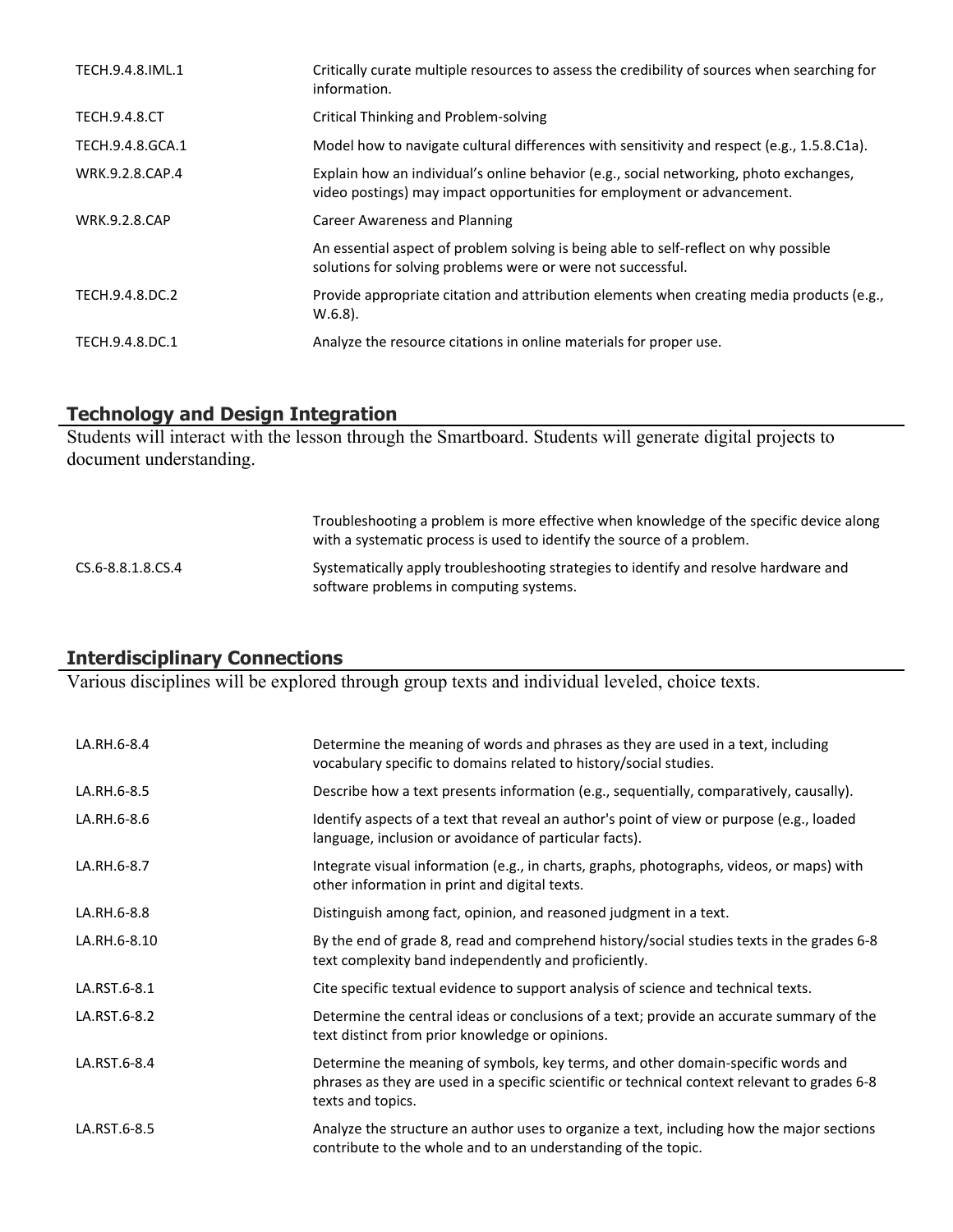#### **Differentiation**

- Understand that gifted students, just like all students, come to school to learn and be challenged.
- Pre-assess your students. Find out their areas of strength as well as those areas you may need to address before students move on.
- Consider grouping gifted students together for at least part of the school day.
- Plan for differentiation. Consider pre-assessments, extension activities, and compacting the curriculum.
- Use phrases like "You've shown you don't need more practice" or "You need more practice" instead of words like "qualify" or "eligible" when referring to extension work.
- Encourage high-ability students to take on challenges. Because they're often used to getting good grades, gifted students may be risk averse.
- **Definitions of Differentiation Components**:
	- o Content the specific information that is to be taught in the lesson/unit/course of instruction.
	- o Process how the student will acquire the content information.
	- o Product how the student will demonstrate understanding of the content.
	- o Learning Environment the environment where learning is taking place including physical location and/or student grouping

#### **Differentiation occurring in this unit:**

Students will have access to leveled libraries of a variety of texts and be able to choose based on interest.

## **Modifications & Accommodations**

Refer to QSAC EXCEL SMALL SPED ACCOMMOCATIONS spreadsheet in this discipline.

#### **Modifications and Accommodations used in this unit:**

IEP and 504 accommodations will be utilized.

## **Benchmark Assessments**

**Benchmark Assessments** are given periodically (e.g., at the end of every quarter or as frequently as once per month) throughout a school year to establish baseline achievement data and measure progress toward a standard or set of academic standards and goals.

#### **Schoolwide Benchmark assessments:**

Aimsweb benchmarks 3X a year

Linkit Benchmarks 3X a year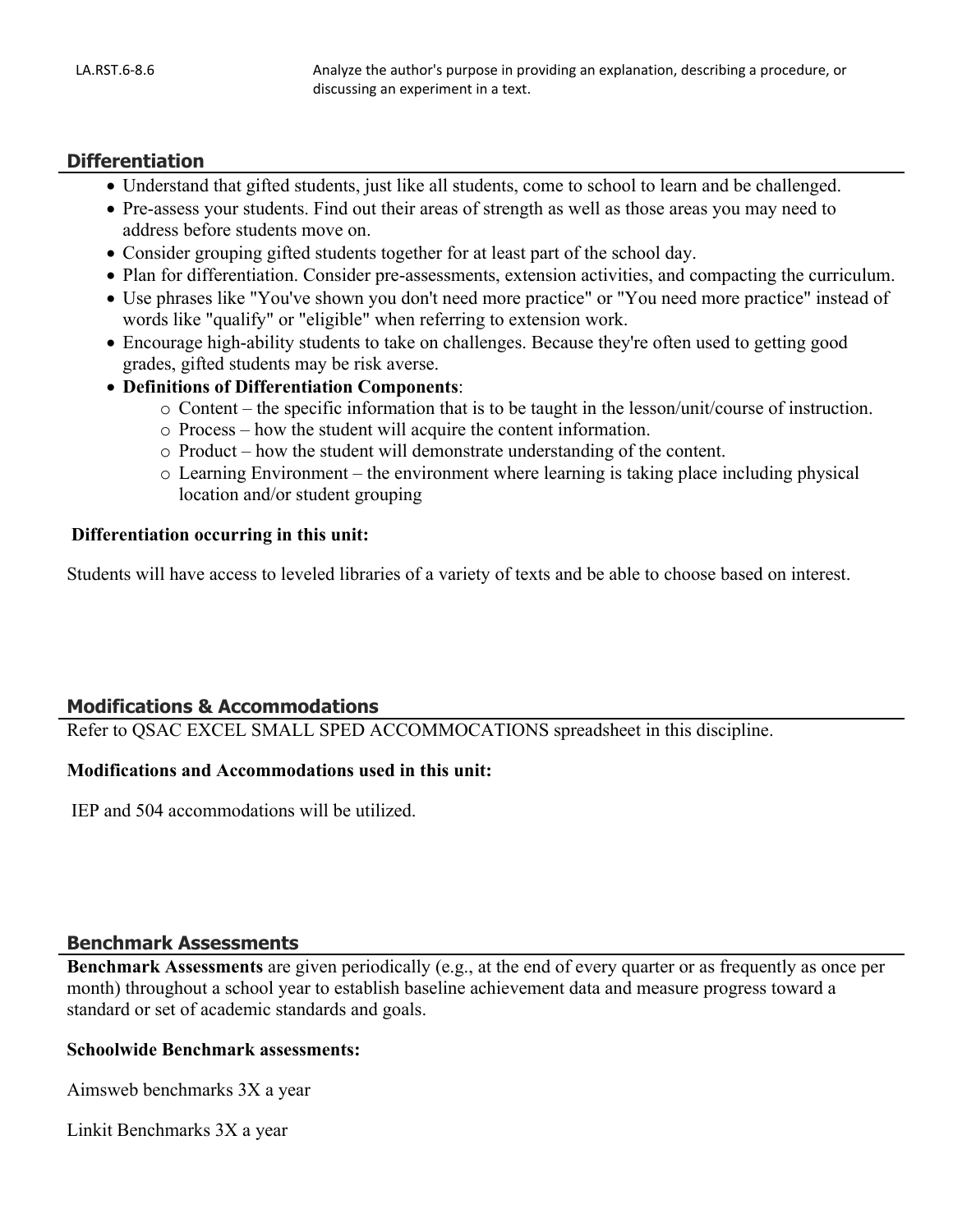## **Additional Benchmarks used in this unit:**

Writing Samples

Aimsweb

Linkit testing 3 times a year.

## **Formative Assessments**

 Assessment allows both instructor and student to monitor progress towards achieving learning objectives, and can be approached in a variety of ways. **Formative assessment** refers to tools that identify misconceptions, struggles, and learning gaps along the way and assess how to close those gaps. It includes effective tools for helping to shape learning, and can even bolster students' abilities to take ownership of their learning when they understand that the goal is to improve learning, not apply final marks (Trumbull and Lash, 2013). It can include students assessing themselves, peers, or even the instructor, through writing, quizzes, conversation, and more. In short, formative assessment occurs throughout a class or course, and seeks to improve student achievement of learning objectives through approaches that can support specific student needs (Theal and Franklin, 2010, p. 151).

## **Formative Assessments used in this unit:**

**Discussion** Teacher observation worksheets projects teacher made tests

## **Summative Assessments**

**Summative assessments** evaluate student learning, knowledge, proficiency, or success at the conclusion of an instructional period, like a unit, course, or program. Summative assessments are almost always formally graded and often heavily weighted (though they do not need to be). Summative assessment can be used to great effect in conjunction and alignment with formative assessment, and instructors can consider a variety of ways to combine these approaches.

## **Summative assessments for this unit:**

Unit assessments

Summative Assessment Students will read the articles "Frederick Douglass" by Ed Combs and "Oration,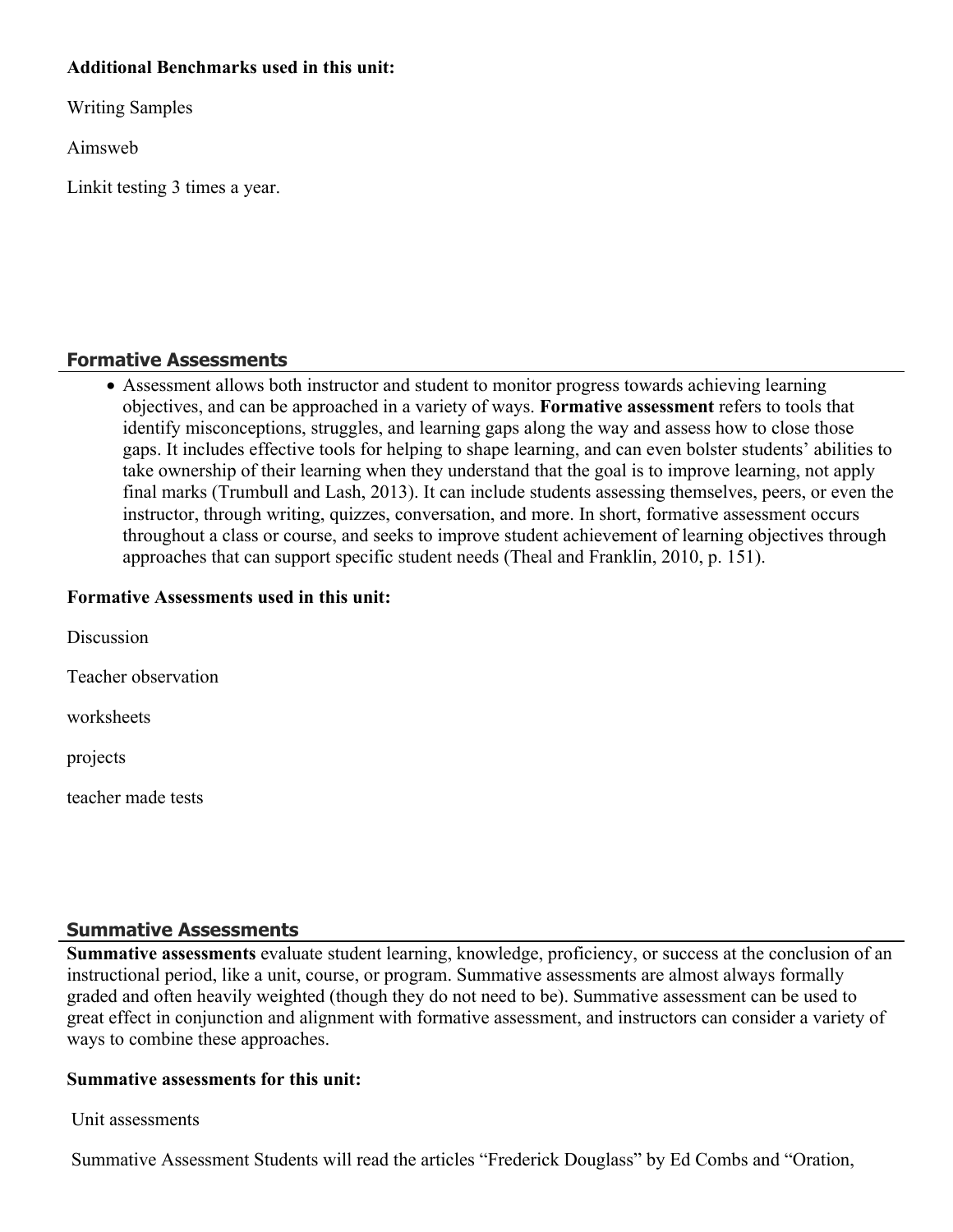Delivered in Corinthian Hall, Rochester, By Frederick Douglass, July 5th, 1852" in order to answer selected and constructed response questions

## **Instructional Materials**

Instructional material with the Schoolwide, Inc. unit,

#### Mentor texts

Don't Sweat It: Regulating Body Temperature by Mary Kay Carson ODYSSEY Magazine April 2012 Issue Roughing It by Mark Twain Shipwreck at the Bottom of the World: The Extraordinary True Story of Shackleton and the Endurance by Jennifer Armstrong The Trouble Begins at 8 by Sid Fleischman Nonfiction Shared Texts Excerpt of Chapter VII of Roughing It by Mark Twain (Lexile Level: 1270L) Excerpt of "Op-Ed: In Defense of Gaming" from The Daily by Trevor Butterworth (Lexile Level: 1240L) "Shackleton and Amundsen: Heroes of Polar Exploration" by Ed Combs (Lexile Level: 930L) "Steve Jobs's 2005 Stanford Commencement Address" by Steve Jobs (Lexile Level: 900L) "Troubled Daughter Grows Up" from the Chicago Tribune by Mary Schmich (Lexile Level: 930L) "Violence in Video Games Causes Desensitization to Violence in Reality" from the South High Southerner by Hannah Garry (Lexile Level: 1240L)

| <b>Standards</b> |                                                                                                                                                                                                                                                           |
|------------------|-----------------------------------------------------------------------------------------------------------------------------------------------------------------------------------------------------------------------------------------------------------|
| LA.SL.8.4        | Present claims and findings, emphasizing salient points in a focused, coherent manner<br>with relevant evidence, sound valid reasoning, and well-chosen details; use appropriate<br>eye contact, adequate volume, and clear pronunciation.                |
| LA.SL.8.5        | Integrate multimedia and visual displays into presentations to clarify information,<br>strengthen claims and evidence, and add interest.                                                                                                                  |
| LA.SL.8.6        | Adapt speech to a variety of contexts and tasks, demonstrating command of formal<br>English when indicated or appropriate.                                                                                                                                |
| LA.RI.8.1        | Cite the textual evidence and make relevant connections that most strongly supports an<br>analysis of what the text says explicitly as well as inferences drawn from the text.                                                                            |
| LA.RI.8.2        | Determine a central idea of a text and analyze its development over the course of the text,<br>including its relationship to supporting ideas; provide an objective summary of the text.                                                                  |
| LA.RI.8.3        | Analyze how a text makes connections among and distinctions between individuals, ideas,<br>or events (e.g., through comparisons, analogies, or categories).                                                                                               |
| LA.RI.8.4        | Determine the meaning of words and phrases as they are used in a text, including<br>figurative, connotative, and technical meanings; analyze the impact of specific word<br>choices on meaning and tone, including analogies or allusions to other texts. |
| LA.RI.8.5        | Analyze the structure an author uses to organize a specific paragraph in a text, including<br>the role of particular sentences, to develop and to refine a key concept.                                                                                   |
| LA.RI.8.6        | Determine an author's point of view or purpose in a text and analyze how the author<br>acknowledges and responds to conflicting evidence or viewpoints.                                                                                                   |
| LA.RI.8.7        | Evaluate the advantages and disadvantages of using different mediums (e.g., print or<br>digital text, video, multimedia) to present a particular topic or idea.                                                                                           |